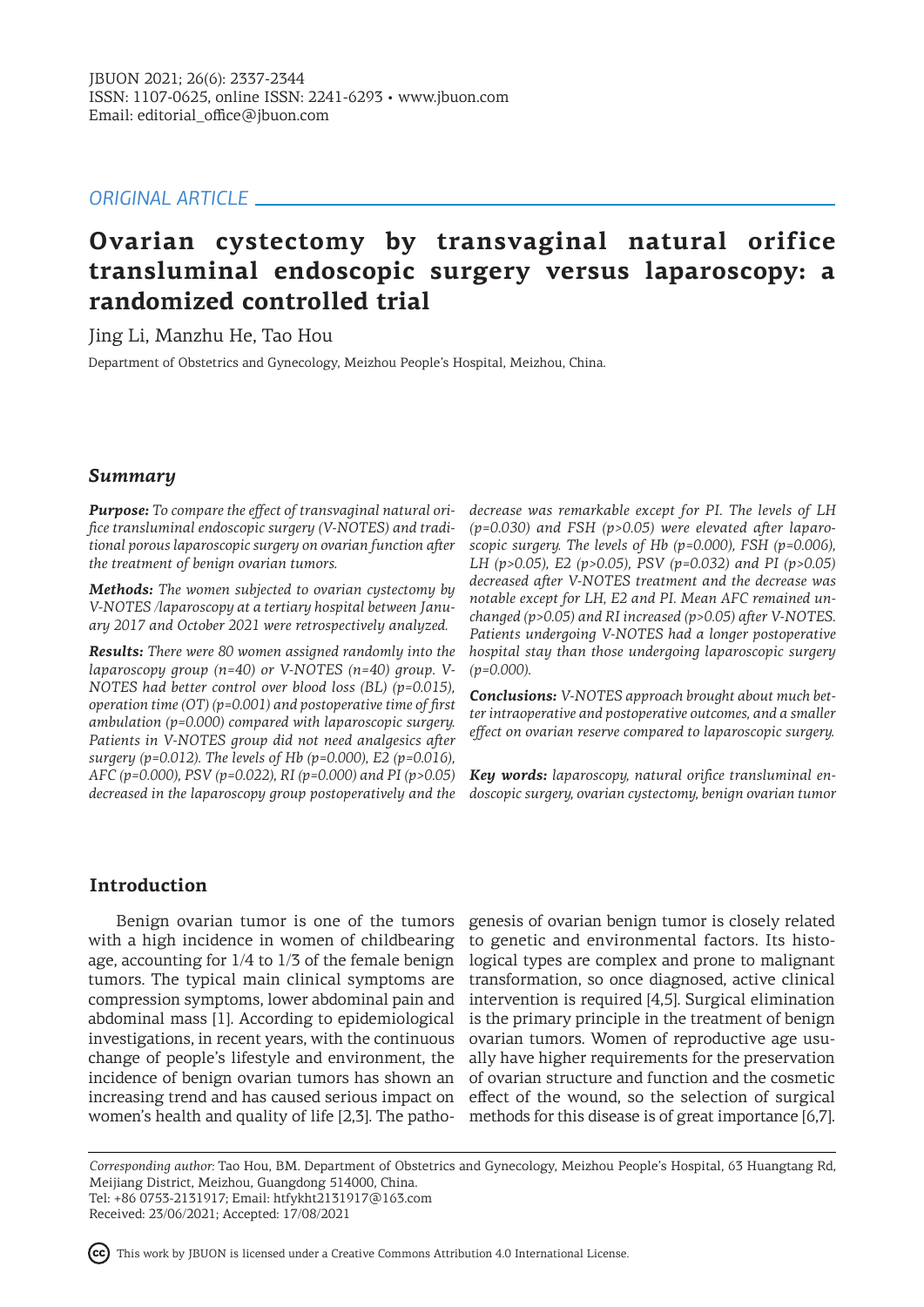As a traditional treatment for benign ovarian tumors, open surgery has a wide surgical field and can effectively remove tumors. However, it often causes greater trauma to patients, resulting in large intraoperative blood loss, slow postoperative recovery and postoperative complications such as urinary retention and incision fat liquefication [8]. Clinical studies have confirmed that surgery is easy to cause traumatic stress on the patient's body, which damages the immune function of patients and is not conducive to postoperative recovery. At the same time, normal ovarian tissue is not difficult to be destroyed during surgery, which affects the ovarian function of patients [6]. Patients may have abnormal endocrine function, reduced number of follicles and decreased quality of oocytes after surgery, leading to decreased fertility of women of reproductive age [9,10]. The large scar usually has serious impact on the appearance. Therefore, the selection of appropriate surgical treatment is of major importance. To reduce the tissue stimulation and injury caused by surgery in patients with benign ovarian tumor, and to ensure the normal ovarian structure and function as far as possible in women of reproductive age is a medical problem that urgently needs to be solved. Laparoscopic surgery is an alternative to traditional open surgery with the advantages of a smaller incision, less postoperative complications, shorter treatment cycle and faster recovery. It has been extensively used in the diagnosis and treatment of obstetrics and gynecology diseases, especially in the treatment of benign ovarian tumors [11]. Although laparoscopic minimally invasive surgery has many advantages, it also has disadvantages, such as impaired immune function of patients [12]. With the continuous application of laparoscopic surgery in benign ovarian tumors, normal ovarian tissues can be protected to a certain extent to minimize damage, but there are still some adverse effects. How to maximize the protection of normal ovarian tissues from damage is still worthy of further study. Natural orifice transluminal endoscopic surgery (NOTES) is a minimally invasive surgery for diagnosis and treatment through the esophagus, stomach, colorectum, bladder, vagina and other natural cavities. It is referred to as the third generation of surgical method after open surgery and laparoscopic surgery [13]. Its features contain small trauma area, no postoperative scar on the abdominal wall, light pain, rapid recovery and good cosmetic effect on the basis of ensuring curative effect [14]. In recent years, NOTES has been widely utilized as a new surgical procedure with the progress of minimally invasive technology and medical science and technology. Among them, an advanced operation through vaginal natural cavity- transvaginal natural orifice transluminal endoscopic surgery (V-NOTES) is developed in recent years [15,16]. The V-NOTES single-port platform was placed through the vagina, and the endoscope and laparoscopic instruments were delivered through the vagina to the abdominal cavity for surgery. As a new minimally invasive treatment method, V- NOTES not only has the advantages similar to traditional vaginal surgery, but also effectively overcomes the disadvantages of vaginal surgery exposure and difficult operation, and has also the advantages of clear surgical field and convenient operation [17]. With the improvement of equipment and technology, the clinical application of V-NOTES in female patients has been reported in recent years, which has confirmed its feasibility, safety and reproducibility, and also indicated that V-NOTES has a good application prospect [18].

As a safe, convenient and effective surgical method, although some achievements have been made in the field of gynecologic diseases, the application of V-NOTES in ovarian benign tumors is still in the exploratory stage. There are few studies on V- NOTES ovarian cyst removal reported in domestic and foreign literature. The effect of this procedure on ovarian function in women of reproductive age is not yet clear. There is no evidence to clarify the extent of patient benefit. In this study, the traditional porous laparoscopic surgery was used as a control to observe the effects of V-NOTES ovarian cyst removal on clinical indicators, aesthetic satisfaction, ovarian function and cellular immunity, and to evaluate the safety and feasibility of this procedure for the removal of benign ovarian tumors. It was to provide a reference for the selection of surgical procedures for benign ovarian tumors. Therefore, it has important clinical application value and social benefits.

# **Methods**

This research was carried out in accordance with the Helsinki Declaration (The World Medical Association Declaration of Helsinki. Recommendations guide physicians in biomedical research involving human subjects. JAMA 1997; 277: 925-6). This study was discussed and approved by the Human Investigation Review Board of Meizhou People's Hospital. All patients signed the informed consent form before surgery and all operations were performed by experienced gynaecologists.

#### *Patients*

Patients with surgical indications who came to Meizhou People's Hospital for treatment of benign ovarian tumor from January 2017 and October 2021 were collected as the research subjects. According to the number of the outpatient department, they were randomly divided into the following two groups by random number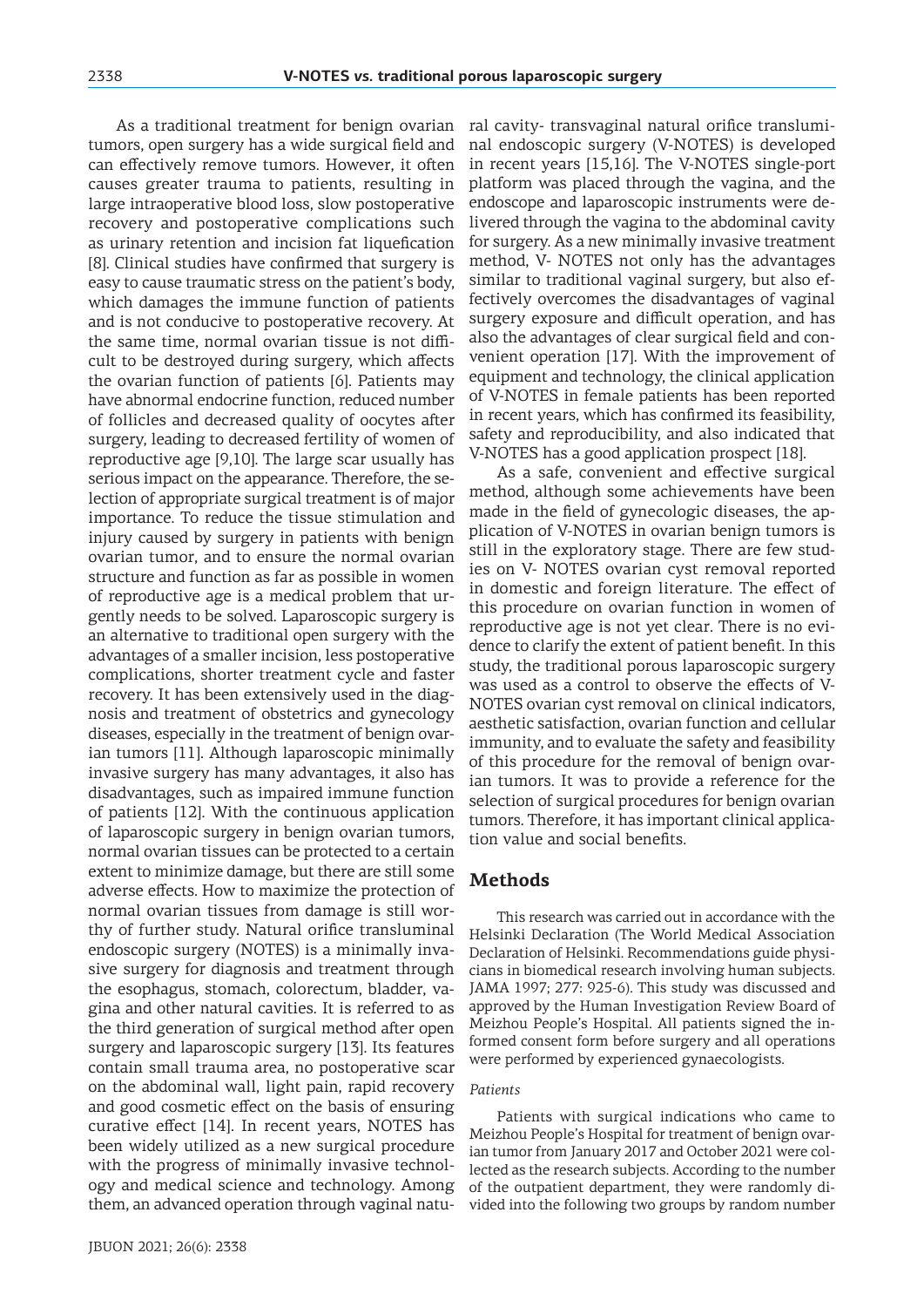method, with 40 patients in each group: 1) Transvaginal single-port laparoscopic surgery group (V-Notes group); 2) Porous laparoscopic surgery group.

The inclusion criteria were: 1) Patients aged from 18 to 55years; 2) The benign ovarian tumor diagnosed by CT or MRI; 3) Indications of surgical treatment; 4) The activity of uterus and accessory was goodshowed by physical examination; 5) The patients and their families voluntarily signed the informed consent form; (2) Exclusion criteria were: 1) Malignant lesions were found during operation (ice cutting) and post-operation (paraffin); 2) The operation was changed to open abdomen and hole adding; 3) Severe pelvic adhesions caused by multiple operations; 4) Hypoovarianism; 5) Pregnancy or lactation; 6) Narrow or malformed reproductive tract; 7) Suspected ovarian malignancy; 8) Asexual life; 9) Patients who have taken drugs that affect ovarian function.

#### *Surgical techniques*

#### *V-NOTES surgery group*

In the observation group, transvaginal single site laparoscopy treatment was performed to remove an ovarian cyst. Routine intestinal cleaning preparation and vaginal flushing were performed before operation, and antibiotics were used prophylactically. The patient was placed in the bladder lithotomy position and general anesthesia was administered. Then the labia minora on both sides was fixed to expose the vagina fully. After disinfection of the vulva, vagina and cervix, a 2 cm arc incision was made at the posterior fornix of the vagina into the abdominal cavity. The port was placed into the abdominal cavity, and the ventilation abdominal tube was connected to establish pneumoperitoneum. The video laparoscopy instrument was placed. The camera was inserted through the 10 mm channel, and the separation forceps were inserted through the two 5 mm channels. The capsule was circumferentially cut in the normal tissue of the ovarian hilum. The cyst was separated by blunt dissection and completely removed with the help of curved forceps. The remaining ovarian tissue was sutured with No. 4 absorbable threads. If the cyst was large, part of the cyst fluid could be sucked out first, the wall of the cyst could be pulled outward, and cystectomy was implemented under direct vision. The wound surface was rinsed with normal saline. Absorbable suture

#### **CONSORT 2010 Flow Diagram**



**Figure 1.** The CONSORT flow chart of the test.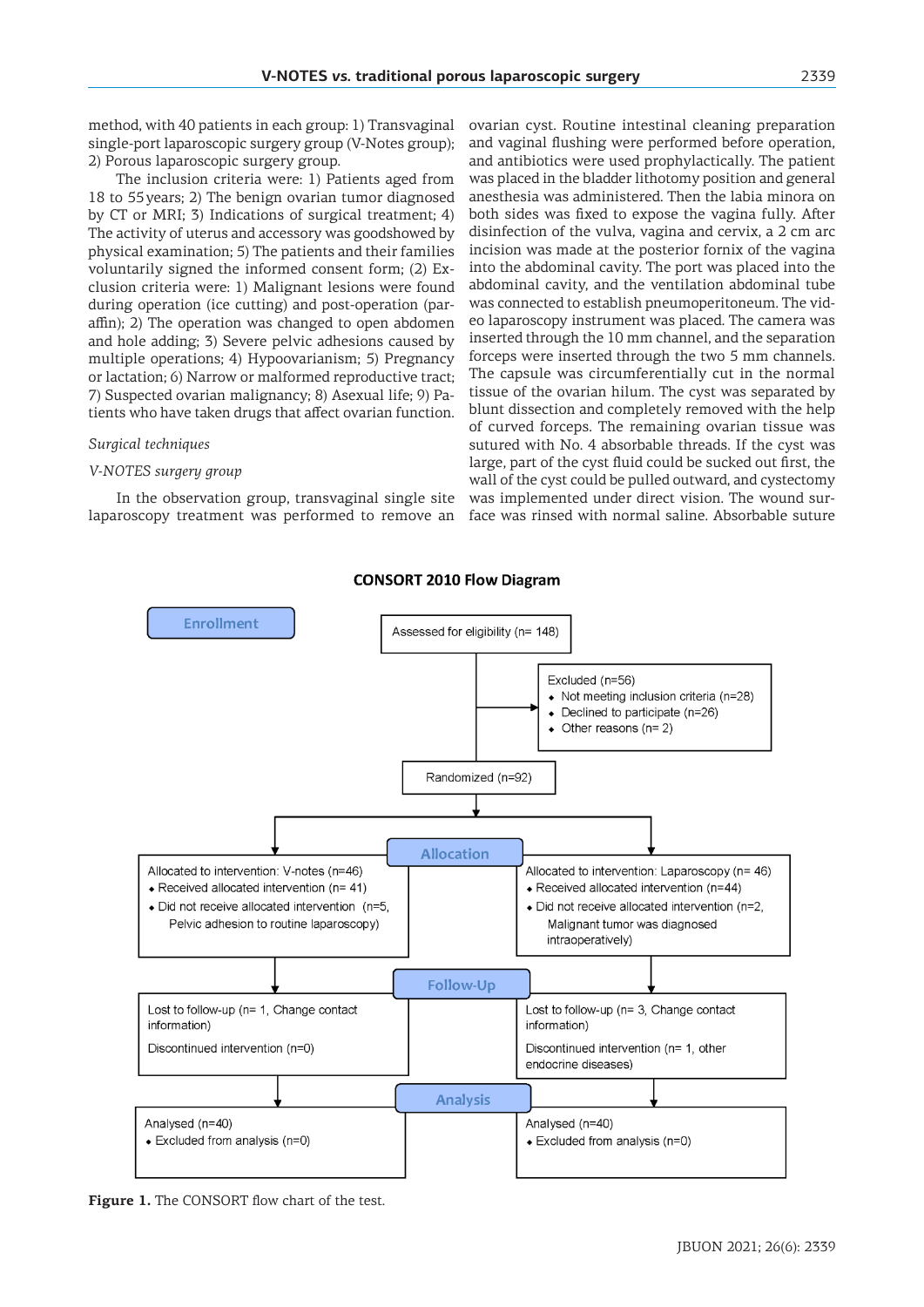was used to stop bleeding, and electrocoagulation could be used if necessary. The pelvic floor peritoneum and posterior vaginal fornix incision were sutured layer by layer to complete the operation. The catheter and vaginal gauze were retained 2 h after operation, and antibiotics were used to prevent infection within 48 h.

#### *Laparoscopy surgery group*

In the control group, porous laparoscopic surgery was performed. The patients were placed in supine position. After successful general anesthesia, a longitudinal skin incision (1 cm in length) was made in the umbilicus and the laparoscope was placed into. Two puncture holes were established in the lower abdomen and the surgical instruments were placed. Then, the ventilation abdominal tube was connected to establish pneumoperitoneum. The subsequent operation steps were the same as those in the observation group. The incision in the abdominal wall was sutured after operation.

#### *Statistics*

SPSS17.0 software was used to analyze the statistical data. The measurement data were expressed as mean±standard deviation. Categorical variables were expressed in frequency (percentage). We used the One-Sample Kolmogorov-Smirnov test to confirm the normal distribution of continuous variables. The independent sample t-test was used for the comparison of clinical indicators and laboratory examination indicators between groups, and the paired sample t-test was used for the comparison of indicators related to ovarian function within groups. Data with a normal distribution but uneven variance were compared with the t-test. Nonnormal variables were compared using Mann-Whitney

**Table 1.** Characteristics of women in the V-NOTES group and laparoscopy group

| Characteristics                   | $L(n=40)$                 | $V-NOTES (n=40)$             | p value              |
|-----------------------------------|---------------------------|------------------------------|----------------------|
| Age (years)                       | $30.75 \pm 10.36$ (18-55) | $32.75 \pm 6.15$ (21-45)     | 0.298a               |
| Body mass index $(kg/m2)$         | 22.05±2.82 (17.3-26.4)    | $23.18 \pm 2.93$ (18.8-27.4) | $0.084$ <sup>a</sup> |
| Mass diameter (cm)                | $7.25 \pm 3.04$ (2-15)    | $5.93 \pm 2.52$ (1.5-13)     | 0.038 <sup>a</sup>   |
| Nulliparae, n (%)                 | 15(37.5)                  | 5(12.5)                      | 0.010 <sup>b</sup>   |
| Previous abdominal surgery, n (%) | 6(15)                     | 17(42.5)                     | 0.007 <sup>b</sup>   |

Values are mean  $\pm$  SD (range) or n (%); <sup>a</sup>t-test; <sup>b</sup>x<sup>2</sup> test.

#### **Table 2.** Pathologic diagnoses in the laparoscopy group and V-NOTES group

| Characteristics                     | $L(n=40)$<br>n(%) | $V-NOTES(n=40)$<br>n(%) | p value <sup>a</sup> |
|-------------------------------------|-------------------|-------------------------|----------------------|
| Teratoma                            | 15(37.5)          | 29(72.5)                | 0.000                |
| Cystadenoma                         | 6(15.0)           | 9(22.5)                 |                      |
| Simple cyst                         | 13(32.5)          | 0                       |                      |
| Follicular cyst                     | 0                 | 1(2.5)                  |                      |
| Endometriosis cyst                  | 6(15.0)           | 0                       |                      |
| Corpora luteal break and hemorrhage | 0                 | 1(2.5)                  |                      |

aFisher-exact test

**Table 3.** Clinical and efficiency outcomes in the laparoscopy group and V-NOTES group

|                                              | $L(n=40)$                  | $V-NOTES (n=40)$          | p value            |
|----------------------------------------------|----------------------------|---------------------------|--------------------|
| Clinical outcomes                            |                            |                           |                    |
| Blood loss (mL)                              | $26.63 \pm 20.30$ (5-100)  | $18.13\pm 6.57(5-30)$     | 0.015a             |
| Anal exhaust (hours)                         | $12.1 \pm 4.92$ (5-28)     | $13.2 \pm 7.85(3 - 46)$   | 0.455a             |
| Efficiency outcomes                          |                            |                           |                    |
| Operating time (min)                         | $71.25 \pm 32.04$ (25-160) | $50.88 \pm 18.67$ (25-95) | 0.001 <sup>a</sup> |
| Time of first ambulation after operation (h) | $18.03 \pm 7.46$ (6-36)    | $5.25 \pm 2.10$ (2-11)    | 0.000a             |
| Postoperative hospital stay (days)           | $0.65 \pm 0.95$ (0-4)      | $3.80 \pm 1.09$ (2-6)     | 0.000 <sup>b</sup> |
| Postoperative analgesics, n (%)              | 7(17.5)                    | 0(0)                      | 0.012c             |

Values are mean  $\pm$  SD (range) or n (%); <sup>a</sup>t'-test; <sup>b</sup>t-test; <sup>c</sup>Fisher-exact test.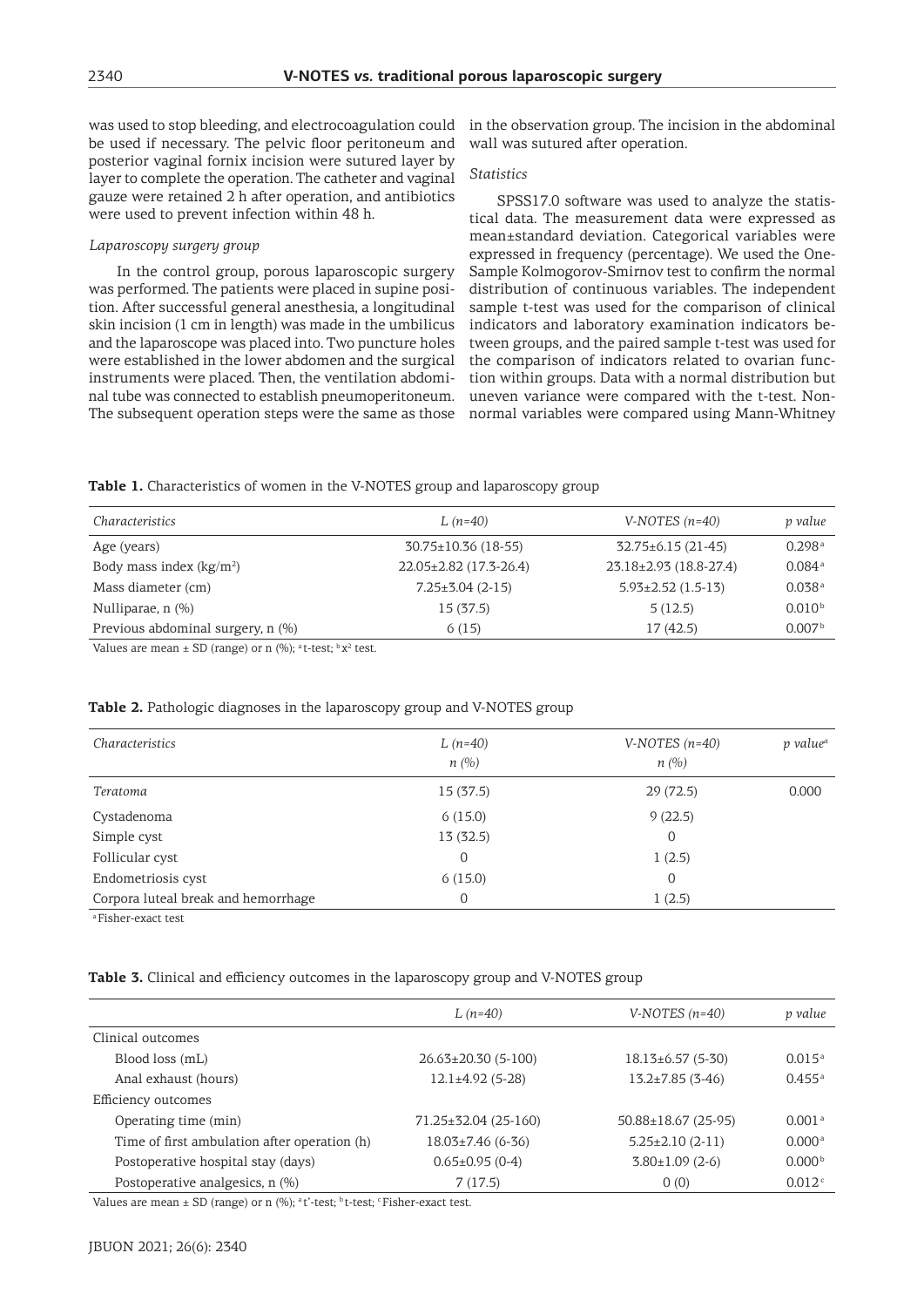U test. The differences between rates were tested by  $x^2$  or excluded and 92 patients were randomly assigned Fisher-exact test, if appropriate. P<0.05 was considered statistically significant.

# **Results**

The CONSORT flow chart of the test is shown in Figure 1. Between January 2017 and October 2021, study. The baseline characteristics are presented

to either V-NOTES group or the laparoscopy group. Seven patients underwent other types of surgery due to special conditions, 4 patients were lost to follow-up and 1 person discontinued intervention due to endocrine disease.

148 patients were screened for eligibility, 56 were in Table 1. The age of the study population was A total of 80 patients were enrolled in this

**Table 4.** Changes in ovarian function in the V-NOTES group and laparoscopy group

| Variable      | $L(n=40)$                              | V-NOTES $(n=40)$                     | p value <sup>a</sup> |
|---------------|----------------------------------------|--------------------------------------|----------------------|
| Hb(g/L)       |                                        |                                      |                      |
| preoperation  | 123.50±17.34 (70.00-150.00)            | 125.05±13.24 (83.00-145.00)          | 0.654                |
| postoperation | 108.88±15.54 (68.00-142.00)            | 110.50±10.78 (78.00-129.00)          | 0.588                |
| p value       | 0.000                                  | 0.000                                |                      |
| difference    | $-14.63 \pm 7.86$ (-33 - -1)           | $-14.55 \pm 8.24$ (-31.00-7.00)      | 0.967                |
| $E2$ (pmol/L) |                                        |                                      |                      |
| preoperation  | 96.90 (<10.00-120.10)                  | 101.46±8.85 (72.61-114.90)           | 0.118c               |
| postoperation | 90.20 (10.00-106.00)                   | 97.97±6.97 (75.83-107.50)            | $0.001$ $^{\rm c}$   |
| p value       | 0.016c                                 | 0.053                                |                      |
| difference    | $-5.96 \pm 10.59$ ( $-31.90 - 12.29$ ) | $-3.49 \pm 9.47$ $(-22.10 - 13.20)$  | 0.275                |
| FSH (mIU/mL)  |                                        |                                      |                      |
| preoperation  | $5.78 \pm 1.34$ (2.99-8.45)            | $7.37 \pm 1.83$ (4.23-12.73)         | 0.000                |
| postoperation | $6.28 \pm 1.61$ (2.87-8.58)            | $6.23 \pm 1.72$ (2.34-9.34)          | 0.905                |
| p value       | 0.139                                  | 0.006                                |                      |
| difference    | $0.49 \pm 1.68$ (-2.27 - 4.59)         | $-1.13\pm2.40$ ( $-9.31$ - 3.17)     | 0.001                |
| $LH$ (mIU/mL) |                                        |                                      |                      |
| preoperation  | 7.49±1.88 (2.33-12.67)                 | $6.94\pm2.89(3.14-16.10)$            | 0.322                |
| postoperation | $8.52 \pm 2.27$ (3.26-11.73)           | $6.48\pm2.16(3.17-12.45)$            | 0.000                |
| p value       | 0.030                                  | 0.418                                |                      |
| difference    | $1.03 \pm 1.85$ (-1.50 - 4.74)         | $-0.46 \pm 2.29$ ( $-10.35 - 4.94$ ) | 0.002                |
| <b>AFC</b>    |                                        |                                      |                      |
| preoperation  | 8.00 (2.00-10.00)                      | 7.00 (1.00-18.00)                    | 0.648c               |
| postoperation | $5.00(1.00-8.00)$                      | 7.00 (2.0013.00)                     | 0.023c               |
| p value       | 0.000c                                 | 0.314c                               |                      |
| difference    | $-2.10 \pm 1.19$ ( $-6.00$ - 0.00)     | $-1.05\pm3.48$ (-8.00 - 7.00)        | 0.077                |
| PSV(cm/s)     |                                        |                                      |                      |
| preoperation  | 11.55 (9.50-15.20)                     | 10.27±3.45 (5.40-22.10)              | 0.001c               |
| postoperation | 11.16±1.52 (8.20-14.60)                | $8.62 \pm 3.35(0.40 - 19.10)$        | 0.000 <sup>b</sup>   |
| p value       | 0.022c                                 | 0.032                                |                      |
| difference    | $-1.07\pm2.40$ ( $-5.50$ - 5.10)       | $-1.66 \pm 2.95$ ( $-8.50 - 4.50$ )  | 0.330                |
| PI            |                                        |                                      |                      |
| preoperation  | $1.48 \pm 0.29$ (0.80-1.90)            | $2.28 \pm 2.14$ (0.40-9.90)          | 0.024                |
| postoperation | $1.40 \pm 1.74$ (0.70-12.00)           | $1.85 \pm 1.82$ (0.40-8.60)          | 0.267                |
| p value       | 0.782                                  | 0.334                                |                      |
| difference    | $-0.08 \pm 1.72$ ( $-0.90 - 10.40$ )   | $-0.43 \pm 1.39$ ( $-5.30 - 2.40$ )  | 0.313                |
| RI            |                                        |                                      |                      |
| preoperation  | $0.89 \pm 0.25$ (0.45-1.30)            | $0.97 \pm 0.48$ (0.20-2.30)          | 0.387 <sup>b</sup>   |
| postoperation | $0.70(0.40-0.90)$                      | $1.05(0.40 - 6.00)$                  | 0.000c               |
| p value       | 0.000c                                 | 0.074c                               |                      |
| difference    | $-0.25 \pm 0.28$ ( $-0.90 - 0.20$ )    | $0.27 \pm 0.99$ (-0.90 - 5.80)       | 0.002                |

Values are mean ± SD (range), median (range) or n (%); <sup>a</sup> pared-samples T test; <sup>b</sup>T' test; <sup>c</sup>Mann-Whitney U test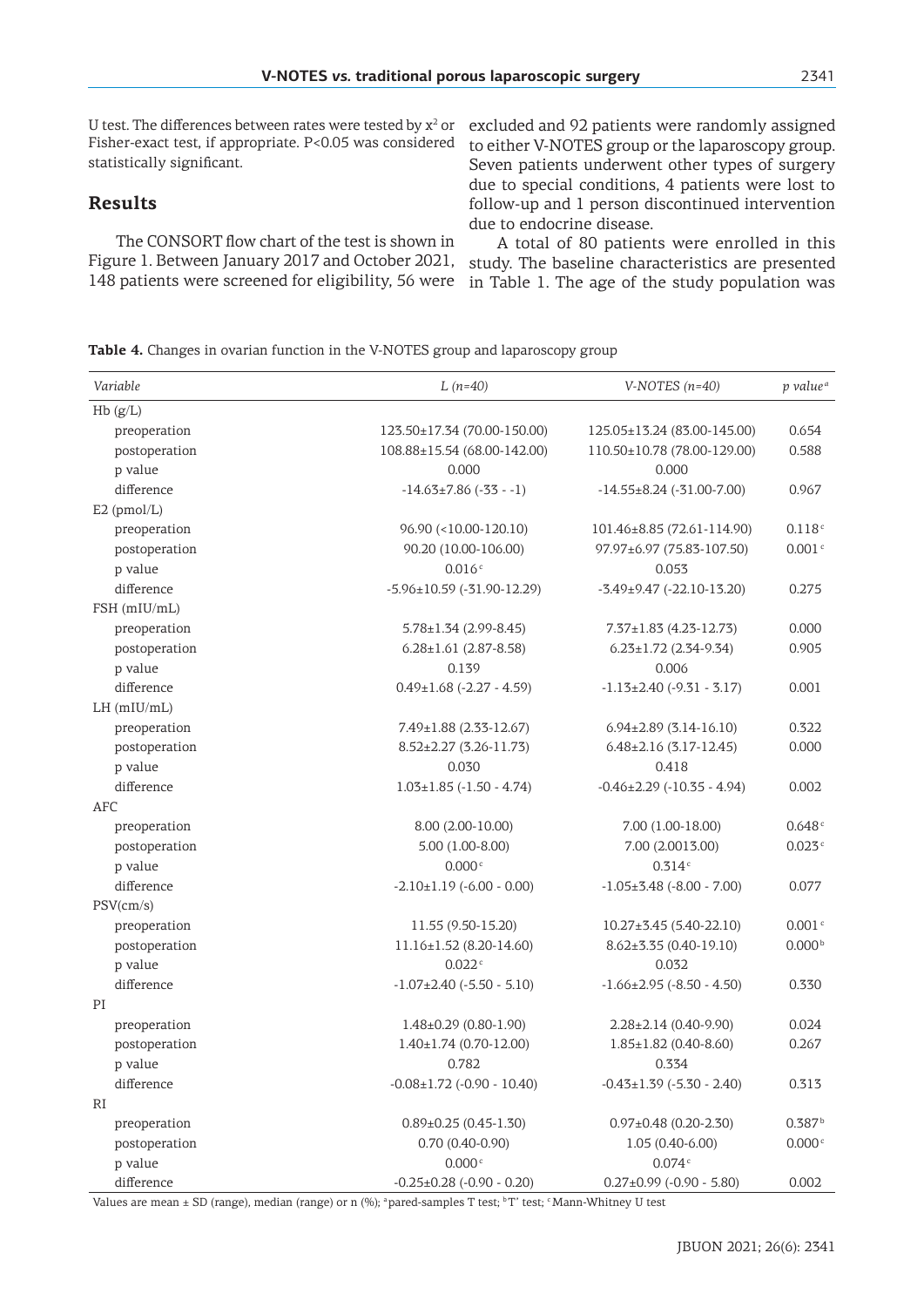30.75±10.36 years in the laparoscopy group and 32.75±6.15 years in the V-NOTES group. The mean body mass index (BMI) was 22.05±2.82 and 23.18±2.93, respectively. There was no difference between the two groups concerning age and BMI. Regarding the delivery history, there were 15 (37.5%) nulliparae in the laparoscopy group versus 5 (12.5%) in the V-NOTES group (p<0.05). 17 patients (42.5%) had a history of abdominal surgery in the V-NOTES group (p<0.01). The maximum diameter of excised material in the laparoscopy group was larger than in the V-NOTES group, and the difference was significant  $(p<0.05)$ .

The histopathological diagnoses are shown in Table 2. Teratoma accounted for 37.5% of women in the laparoscopy group and 72.5% in the V-NOTES group. Six patients in the laparoscopy group (15.0%) and 9 in the V-NOTES group (22.5%) had cystadenoma. In the laparoscopy group, 32.5% were diagnosed with a simple cyst and 15.0% were diagnosed with endometriosis cyst. The V-NOTES group had 1 case of follicular cyst (2.5%) and 1 case of luteal rupture and hemorrhage (2.5%). There was a significant difference in the pathologic diagnosis results between the two groups (p=0.000).

Clinical and efficiency outcomes of the two groups are presented in Table 3. The amount of blood loss in the V-NOTES group was significantly less than in the laparoscopy group (26.63±20.30 mL in the laparoscopy group and 18.13±6.57 mL in the V-NOTES group, p=0.015). Postoperative anal exhaust time between the two groups were similar (p>0.05). In terms of surgical efficiency outcomes, there were significant differences between the two groups. Overall operating time was 71.25±32.04 min (range 25 to 160 min) in the laparoscopy group and 50.88±18.67 min (range 25 to 95 min) in the V-NOTES group (p=0.001). The time of first ambulation after surgery was 18.03±7.46 h (range 6 to 36 h) in the laparoscopy group and 5.25±2.10 h (range 2 to 11) in the V-NOTES group (p=0.000).The mean length of postoperative hospital stay was 0.65±0.95 days (range 0 to 4) in the laparoscopy group and 3.80±1.09 days (range 2 to 6) in the V-NOTES group (p=0.000). Only 17.5% of the cases in the laparoscopy group used postoperative painkillers whereas none of the patients in the V-NOTES group take postoperative analgesics (p=0.012).

Variations of ovarian function in the two groups are listed in Table 4. After the operation, the hemoglobin (Hb) (p=0.000) and PSV (p=0.022 for laparoscopy group, p=0.032 for V-NOTES group) levels of the two groups were apparently reduced. PI of the two groups also decreased after surgery, but the differences were not significant (p>0.05, respectively). Similarly, the concentration of E2 in both groups decreased post-operation, and the decrease was notable only in the laparoscopy group  $(p = 0.016)$ , but not in the V-NOTES group (p = 0.053). Antral follicle count (AFC) was apparently reduced after laparoscopic surgery (p=0.000) and basically unchanged after V-NOTE (p=0.314). In the laparoscopy group, both FSH and LH levels increased postoperatively, and LH changed significantly (p=0.030); RI levels decreased statistically after surgery (p=0.000). In contrast, the levels of FSH and LH in the V-NOTE group decreased after surgery, with an obvious change of FSH level (p=0.006) while RI levels increased.

### **Discussion**

With the progress of technology, V-NOTES approach was gradually used in gynecologic surgery [19]. Little was found in the literature about the effect of V-NOTES and laparoscopic surgery on ovarian function in the treatment of benign ovarian tumors. Our main purpose of this study was to verify the safety and reliability of V-NOTES in the protection of ovarian function by comparing the effects of V-Notes and traditional laparoscopic surgery.

When V-NOTES approach was used to treat ovarian benign tumors, the clinical and efficiency outcomes were generally better than that of the laparoscopy group. It had better control over blood loss (p=0.015), operation time (p=0.001) and postoperative time of first ambulation (p=0.000) compared with laparoscopic surgery. The study of Housmans et al [20] also reported shorter operation time and less estimated blood loss. In addition, patients in V-NOTES group did not need analgesics after surgery (p=0.012), suggesting that V-NOTES could significantly reduce the pain of patients and facilitate postoperative recovery. This was consistent with that of Benhidjeb et al study [21], Puisungnoen et al [22] and Kale et al [23] who evaluated the mean postoperative visual analog scale (VAS) pain score. It may be own to the absence of abdominal wall incision during surgery that reduces postoperative pain and restores postoperative mobility earlier. We believe that these results were due to the minimally invasive nature of the V-NOTES approach. However, patients undergoing V-NOTES had a longer postoperative hospital stay than those undergoing laparoscopic surgery (p=0.000). This outcome was similar to that of Kaya et al study [24], but contrary to that of Yang et al [25] and Baekelandt et al [26]. There were several possible explanations for this result. On the one hand, more people had a history of abdominal surgery in V-NOTES group (p=0.007) compared to that in the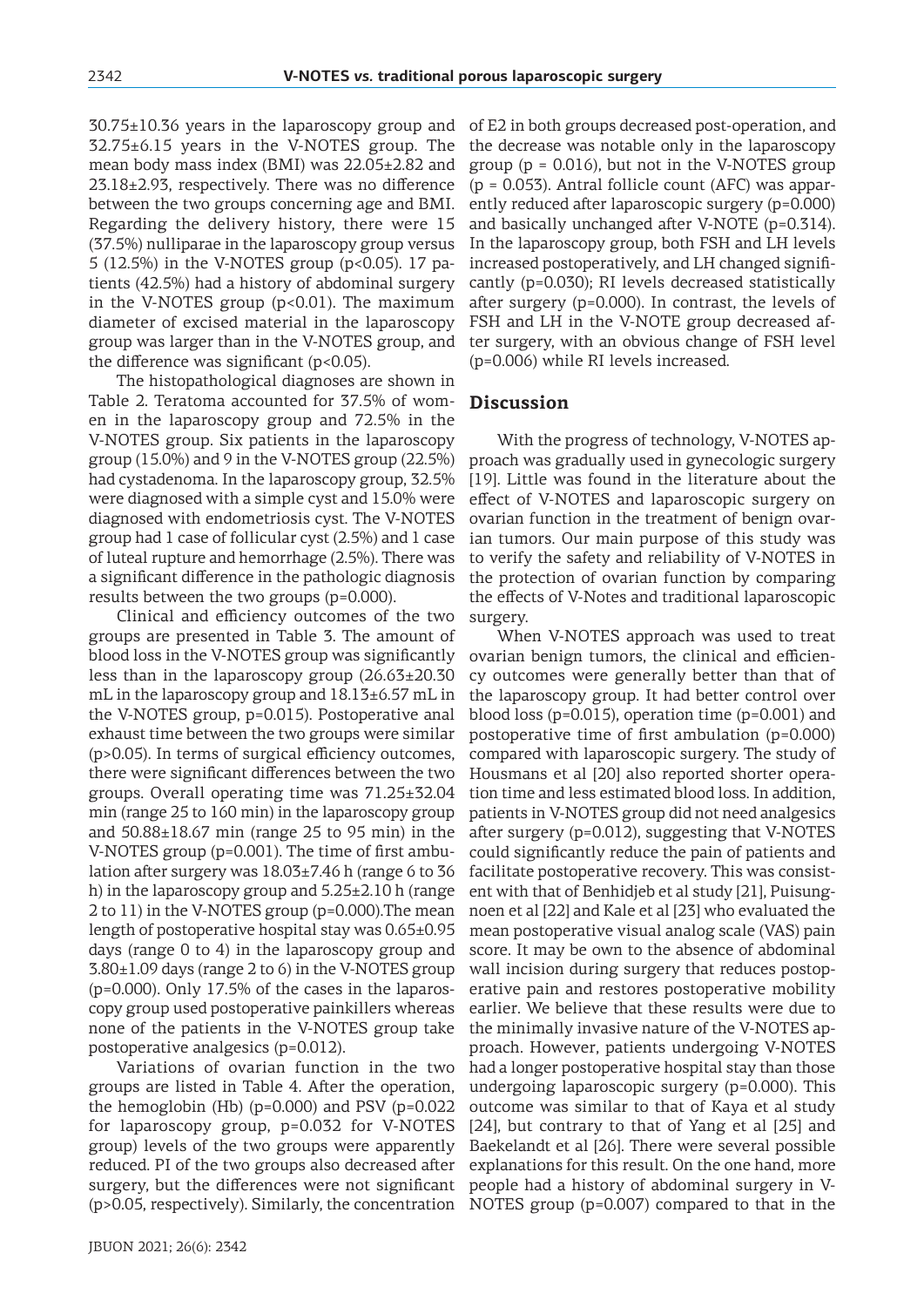laparoscopy group. On the other hand, pathologic characteristics differed apparently between the two groups (p=0.000). Most of the patients in this group had teratomas (72.5%) and cystadenoma (22.5%), so a longer hospital stay was needed to observe the condition.

After operation, the change trends of Hb, E2, PSV and PI in the two groups were similar. However, the increase/decrease of FSH, LH and RI post-operation in the two groups showed opposite trends. Ovarian blood flow is closely related to ovarian reserve function [27]. In the laparoscopy group, with the continuous increase of ovarian blood flow (RI decreased), the ovarian function enhanced, and the number of ovarian internal follicles increased accompanied by high-ability to synthesize sex hormones in the ovary. So, the levels of FSH and LH increased after laparoscopic surgery.

After the operation, the levels of FSH, LH and E2 in V-NOTES group decreased. The imbalance of the hypothalamus-pituitary-ovary axis reduces the feedback mechanism of ovary and increases the secretion of gonadotropin in a feedback manner. In the V-NOTES group, RI was increased but not significantly, so the decline in LH and E2 levels was not apparent, and AFC was basically unchanged. V-NOTES group maintained lower FSH and LH levels and higher E2 levels, indicating that V-NOTES had little effect on the patient's endocrine function. Antral follicles are the precursors of mature follicles. Small antral follicles with a diameter of 2-6 mm are significantly related to basic FSH, LH etc. [28]. It can not only reflect the basic state and reserve capacity of the ovary, but also predict the overreaction of the ovary, and be alert to the occurrence of ovarian hyperstimulation syndrome. In our study,

AFC decreased significantly in the laparoscopy group but kept the same quality in V-NOTES group. It indicated that the minimal invasive treatment of V-NOTES was beneficial to maintain the integrity of the ovary itself, and had no interference effect on many physiological processes such as ovarian follicle growth.

There are several limitations in our study. First of all, this study was a retrospective cohort study in a single centre with the possibility of selection bias. Blinding is needed in the trials although it is difficult. Secondly, the sample size of this study was small which compromises the validity of the results. We need and are conducting further large sample tests to support our conclusion. Finally, we should continue to monitor up and collect more information about the effect of V-NOTES on fertility and the living quality. It brought about much better intraoperative and postoperative outcomes, and a smaller effect on ovarian reserve compared to laparoscopic surgery.

### **Conclusions**

In conclusion, our findings have important implications for developing V-NOTES application in gynecological operations. Considerably more work will need to be done to elucidate the advantages of this technique deeply, including cosmetic advantages, decreased postoperative pain, and high patient satisfaction.

# **Conflict of interests**

The authors declare no conflict of interests.

### **References**

- 1. Chen Y, Du H, Bao L, Liu W. Opportunistic salpingectomy at benign gynecological surgery for reducing ovarian cancer risk: a 10-year single centre experience from China and a literature review. J Cancer 2018;9:141-7.
- 2. Pavone D, Clemenza S, Sorbi F, Fambrini M, Petraglia F. Epidemiology and Risk Factors of Uterine Fibroids. Best Pract Res Clin Obstet Gynaecol 2018;46:3-11.
- 3. Missmer SA, Tu FF, Agarwal SK et al. Impact of Endometriosis on Life-Course Potential: A Narrative Review. Int J Gen Med 2021;14:9-25.
- 4. Wang J, Zhu M, Zhou X, Wang T, Zhang J. Changes in tumor markers, coagulation function and serum VEGF in patients with ovarian cancer and benign ovarian disease. JBUON 2020;25:2287-92.
- 5. Guleria S, Jensen A, Toender A, Kjaer SK. Risk of epi-

thelial ovarian cancer among women with benign ovarian tumors: a follow-up study. Cancer Causes Control 2020;31:25-31.

- 6. Xu J, Shao H, Yang Y, Shi X, Tao M. Improvement and effect of stress responses and ovarian reserve function in patients with ovarian cysts after laparoscopic surgery. J Int Med Res 2019;47:3212-22.
- 7. Bedaiwy MA, Sheyn D, Eghdami L et al. Laparoendoscopic single-site surgery for benign ovarian cystectomies. Gynecol Obstet Invest 2015;79:179-83.
- 8. Yuen PM, Yu KM, Yip SK, Lau WC, Rogers MS, Chang A. A randomized prospective study of laparoscopy and laparotomy in the management of benign ovarian masses. Am J Obstet Gynecol 1997;177:109-14.
	- Jiang D, Nie X. Effect of endometrioma and its sur-